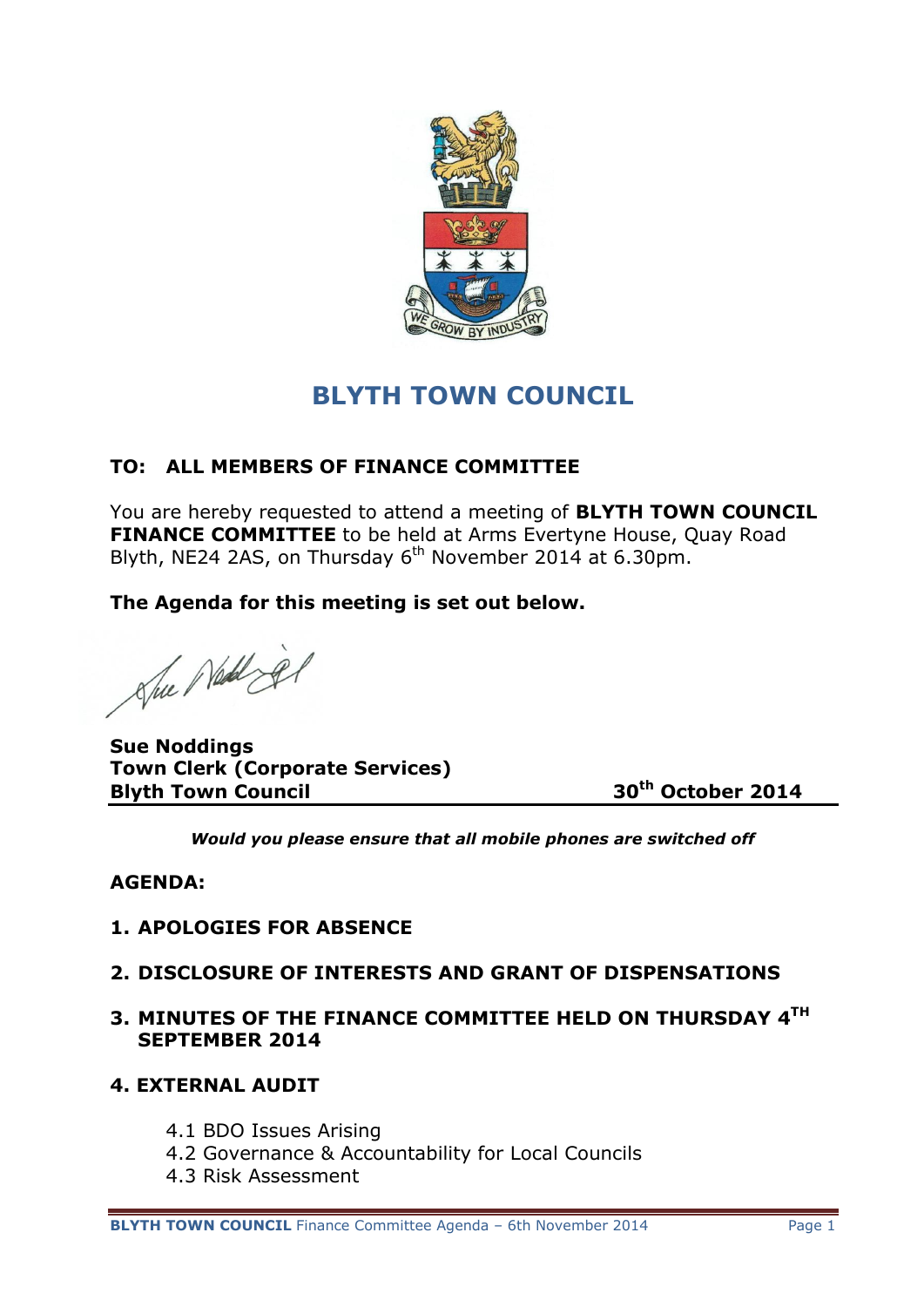# **5. WORKING GROUP**

Report from Town Clerk (Corporate Services) following recent Finance Sub-Committee Meeting

#### **6. INTERNAL AUDIT**

6.1 Current position and review of Internal Auditor 6.2 Terms of reference

## **7. BUDGET**

- 7.1 Precept
- 7.2 Committee recommendations
- 7.3 Partnership Board (2015/2016)

## **8. COUNCIL TAX SUPPORT SCHEME**

(Please find correspondence from NCC and DCLG attached)

## **9. WEBSITE**

The Committee Clerk is to provide a verbal update for this Agenda item

#### **10. BTC COMPUTER EQUIPMENT**

(Please find an article from Collingwood Legal attached)

## **11. NORTHUMBERLAND COUNTY COUNCIL (SECTION 106)**

#### **12. UPDATE ON THE FINANCIAL REPORTS: -**

- 12.1 Management Report (Actual Against Budget by Budget Head)
- 12.2 Cash Book/Petty Cash
- 12.3 Total Deposit Accounts

## **13. MOTION FROM COUNCILLOR B W ELLIOTT**

*I Cllr Barry Elliott request BTC purchase video recording equipment (simple video recorder with tripod) that any of our staff can set up/easily be trained to use.*

*This equipment is available from most shops off shelf, is any user friendly. Expenditure of around £600 max*